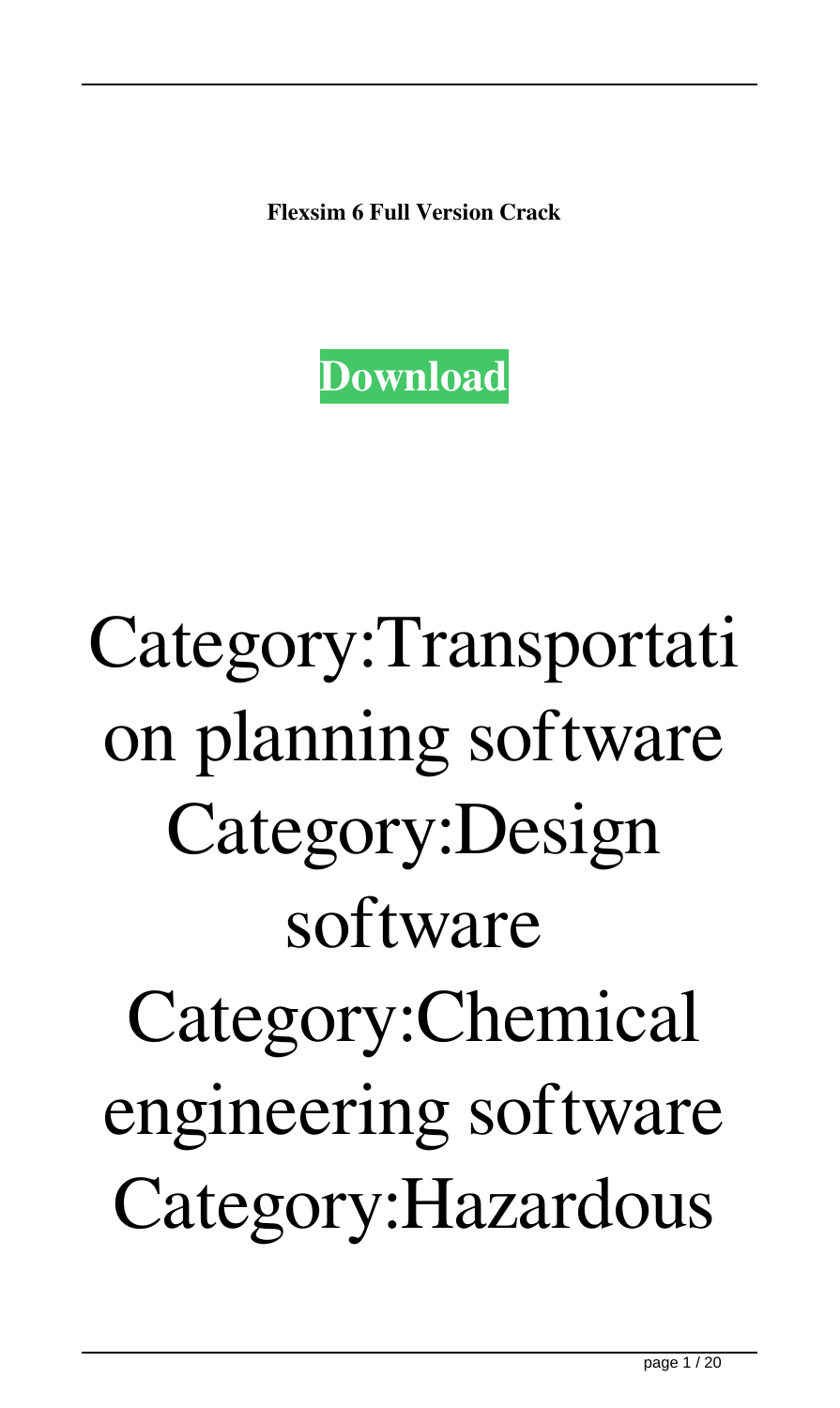materials Category:Industrial robotics Category:Co mputer-aided engineering software Category:Finite element softwareAn environmental study of porewater organic carbon in unsaturated fine soils in a mixed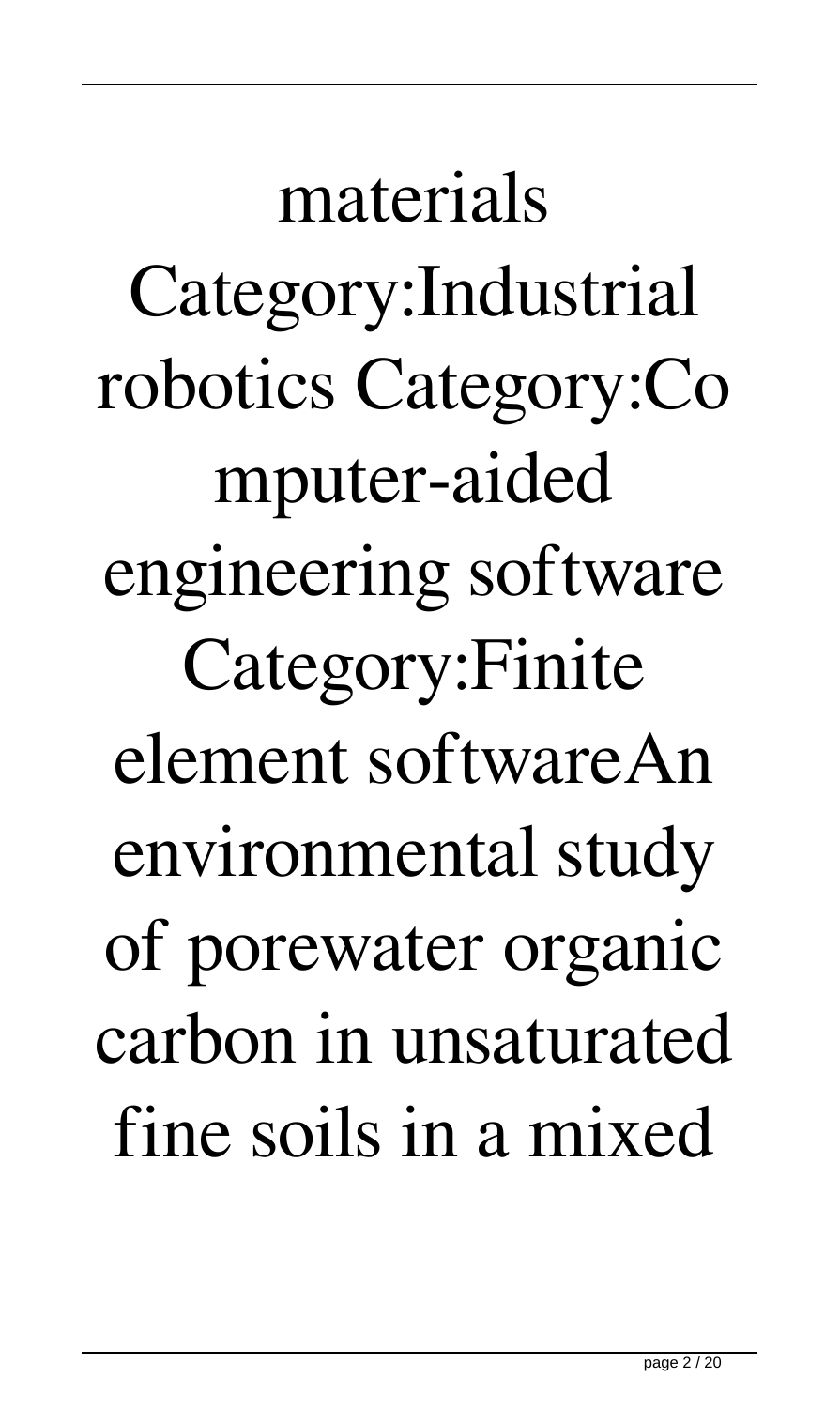temperate forest and adjacent grassland. Soil-porewater organic carbon (C) plays an important role in the cycling of carbon and nitrogen in soils and is an important component in the response to environmental change.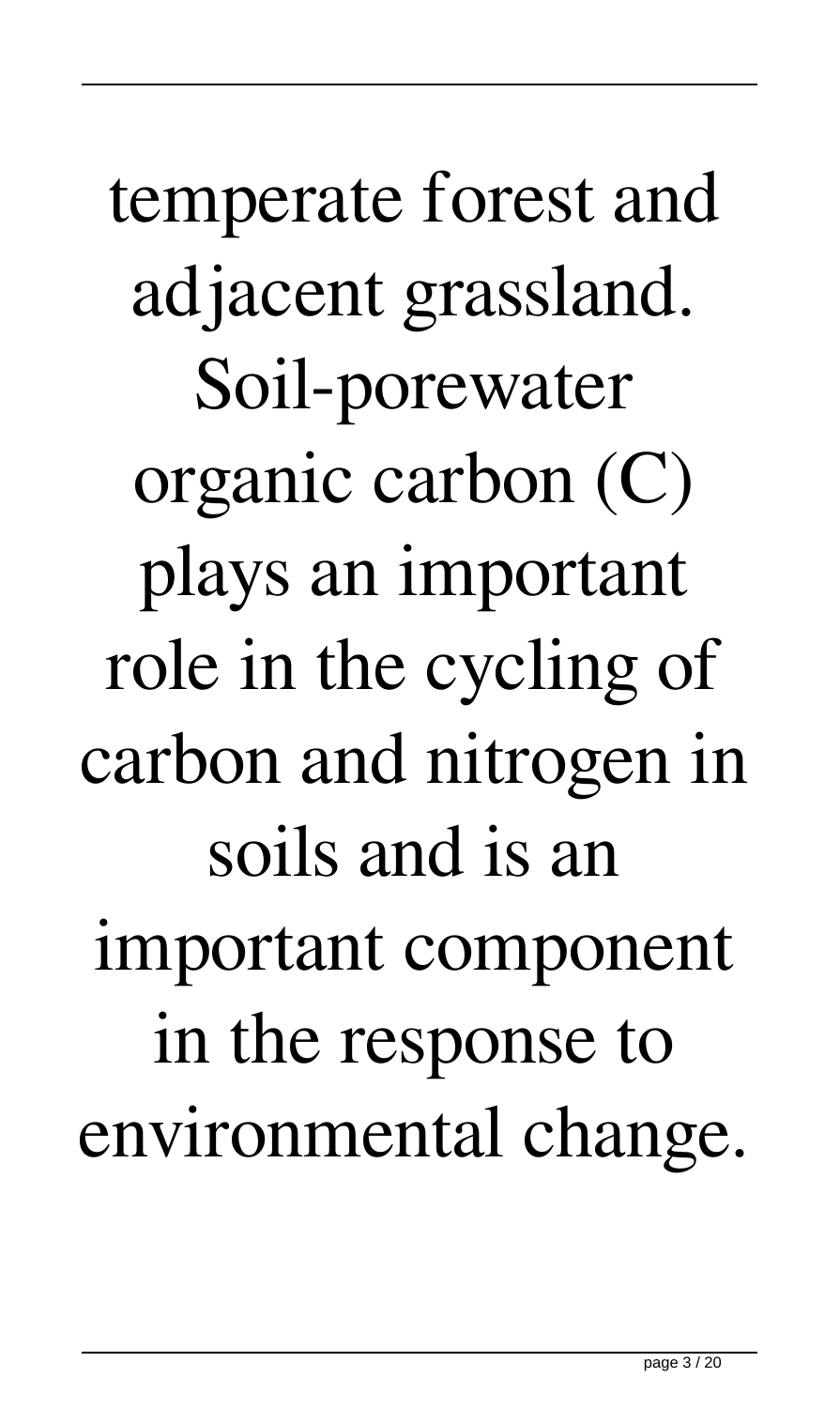It can be either bioavailable in the rhizosphere or not. In this study, organic C in porewater from unsaturated fine soils in mixed temperate forest and adjacent grassland was studied. Measurements were made before and after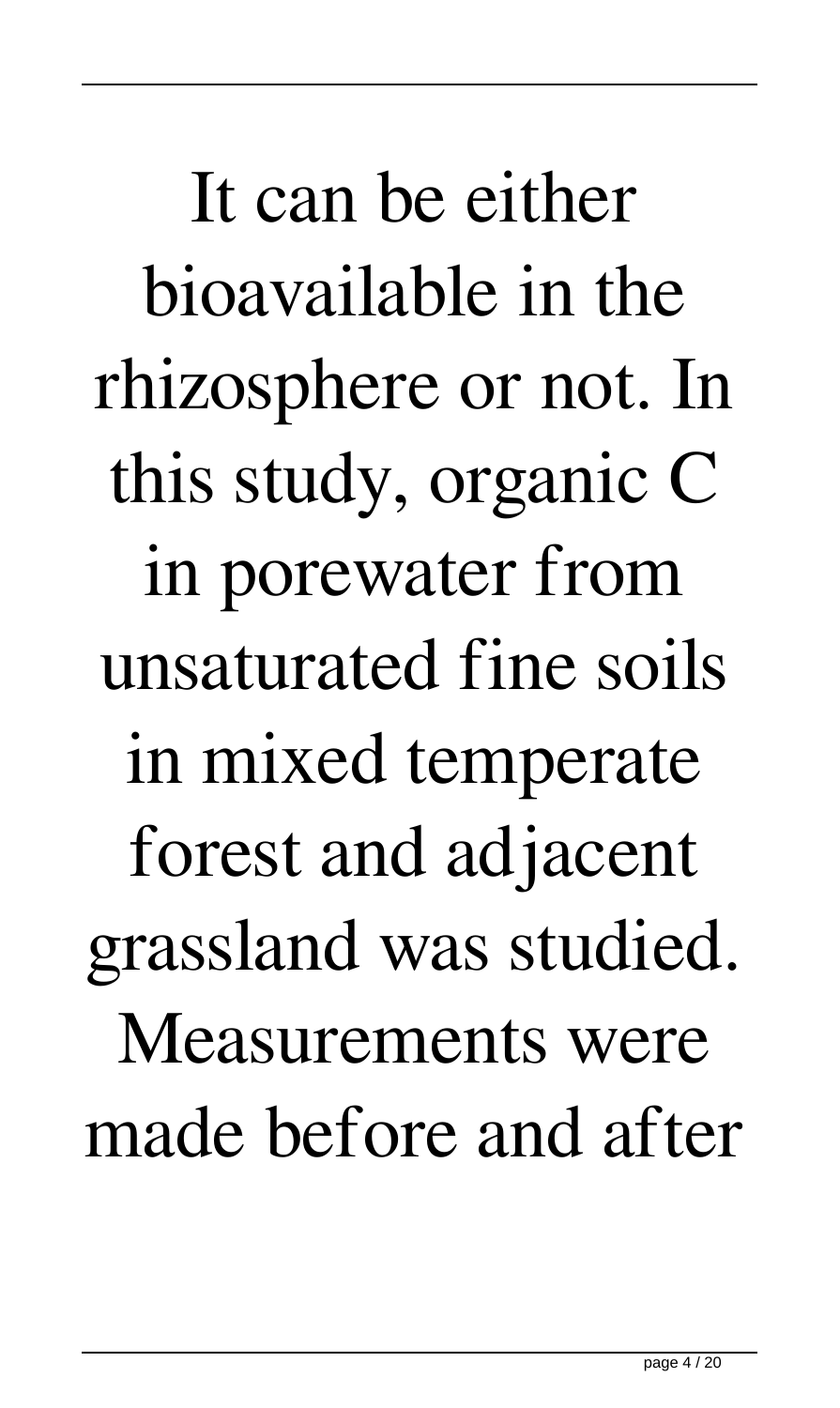a heavy rain event. Sequential soil and water sampling was made during a wet and dry season in the forest. Soil moisture was significantly correlated with porewater C concentration. Porewater C was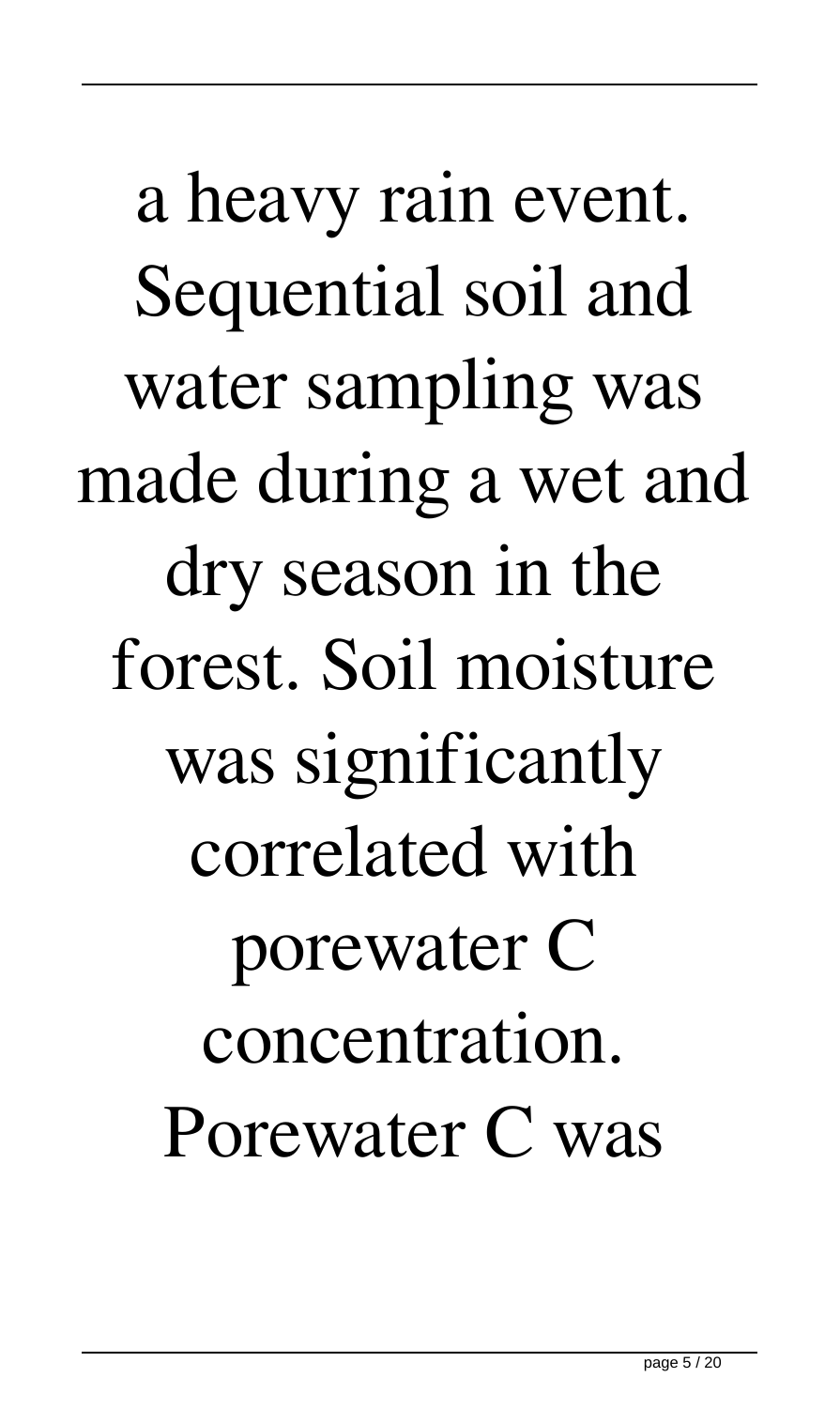higher in the wet season than in the dry season. Soil moisture was the primary factor controlling the higher concentrations of porewater C in the wet season than in the dry season. Porewater C concentrations at 0-10 cm were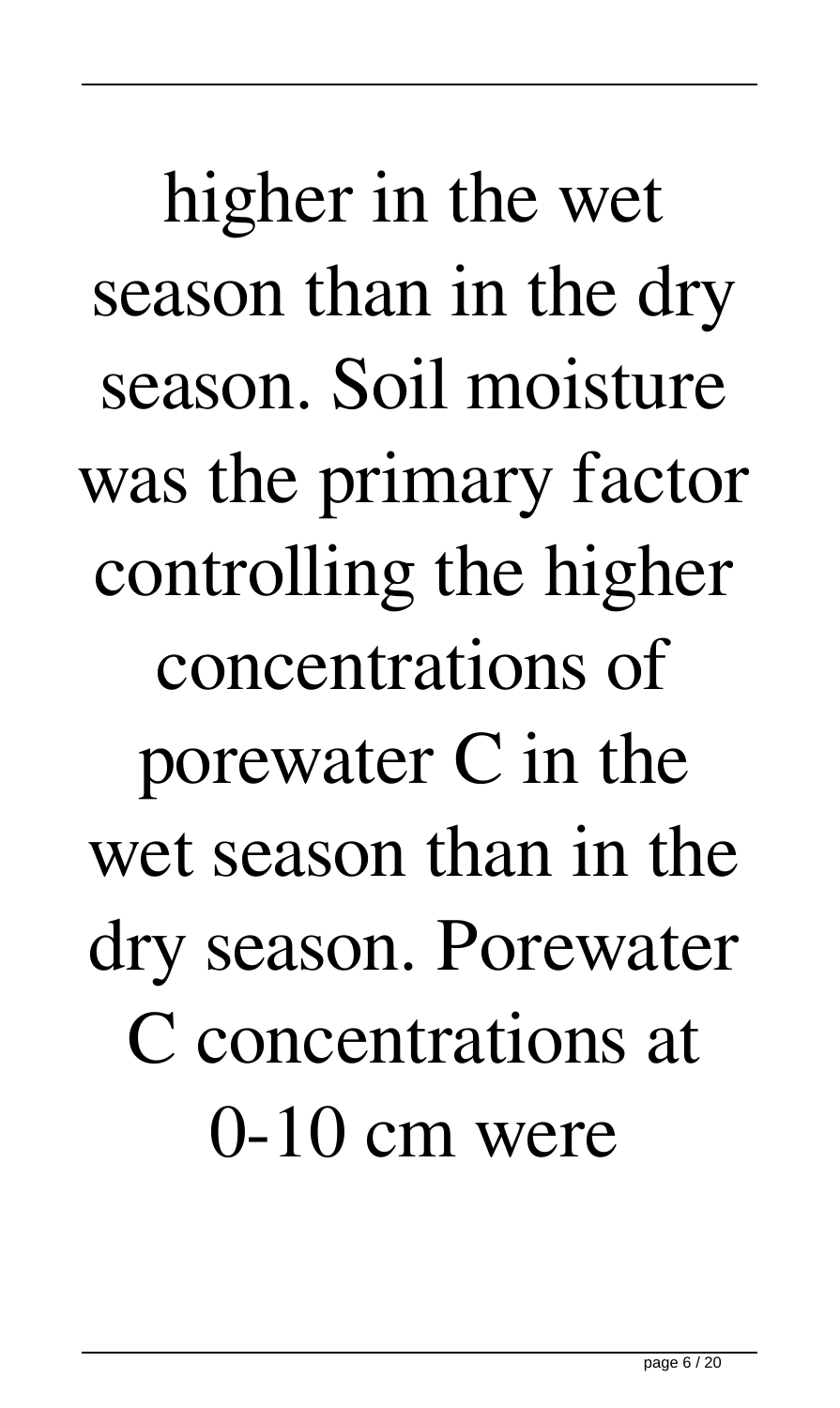significantly higher than at 10-20 cm. Soil texture, bulk density, and soil water content were the major controlling factors of porewater C. After a heavy rain event, porewater C concentrations declined significantly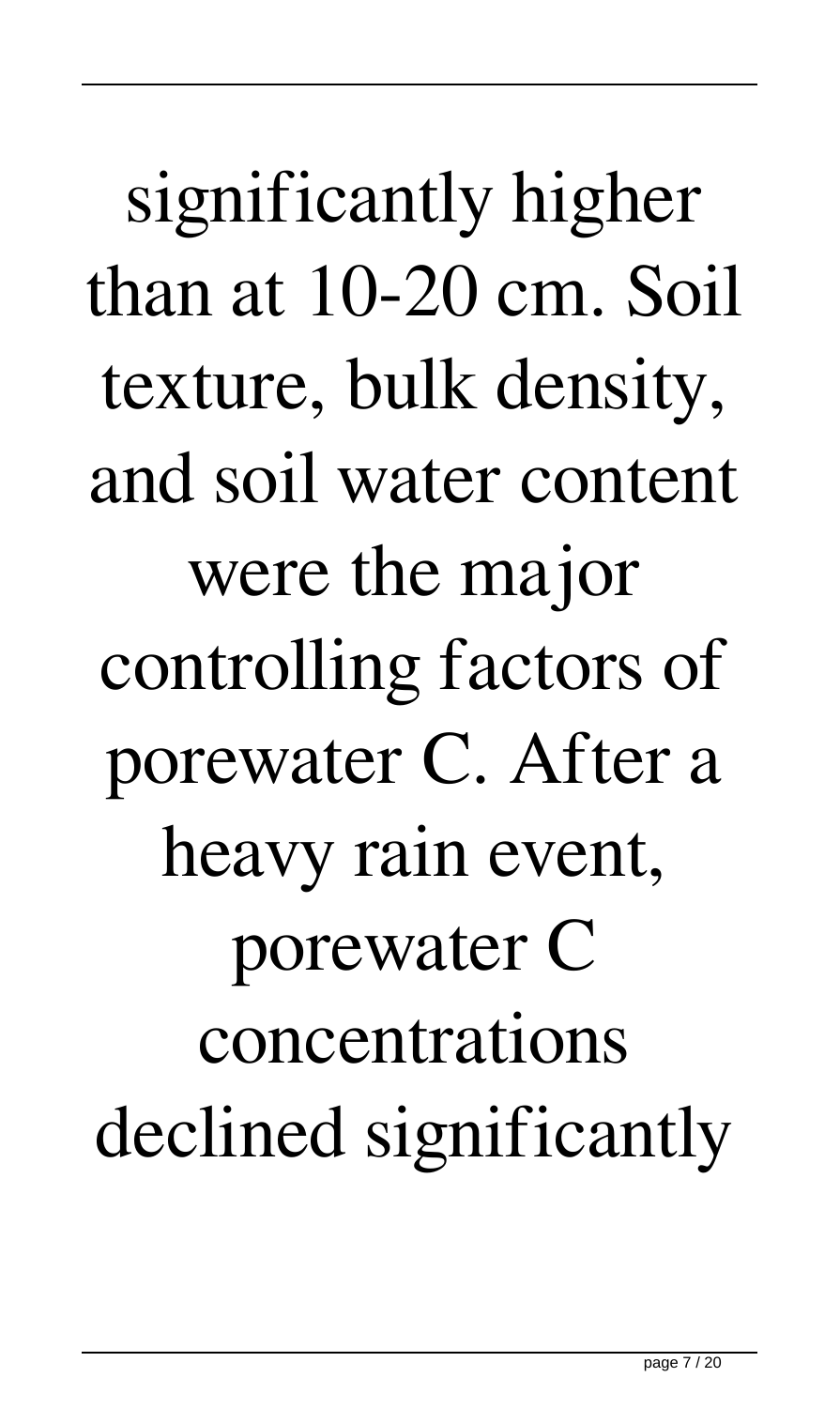(P A Lot of Things Change A Lot of Things Change is the seventh studio album by Finnish rock band Leningrad, released in November 2013 in Finland. It is the first album to be released since their participation in the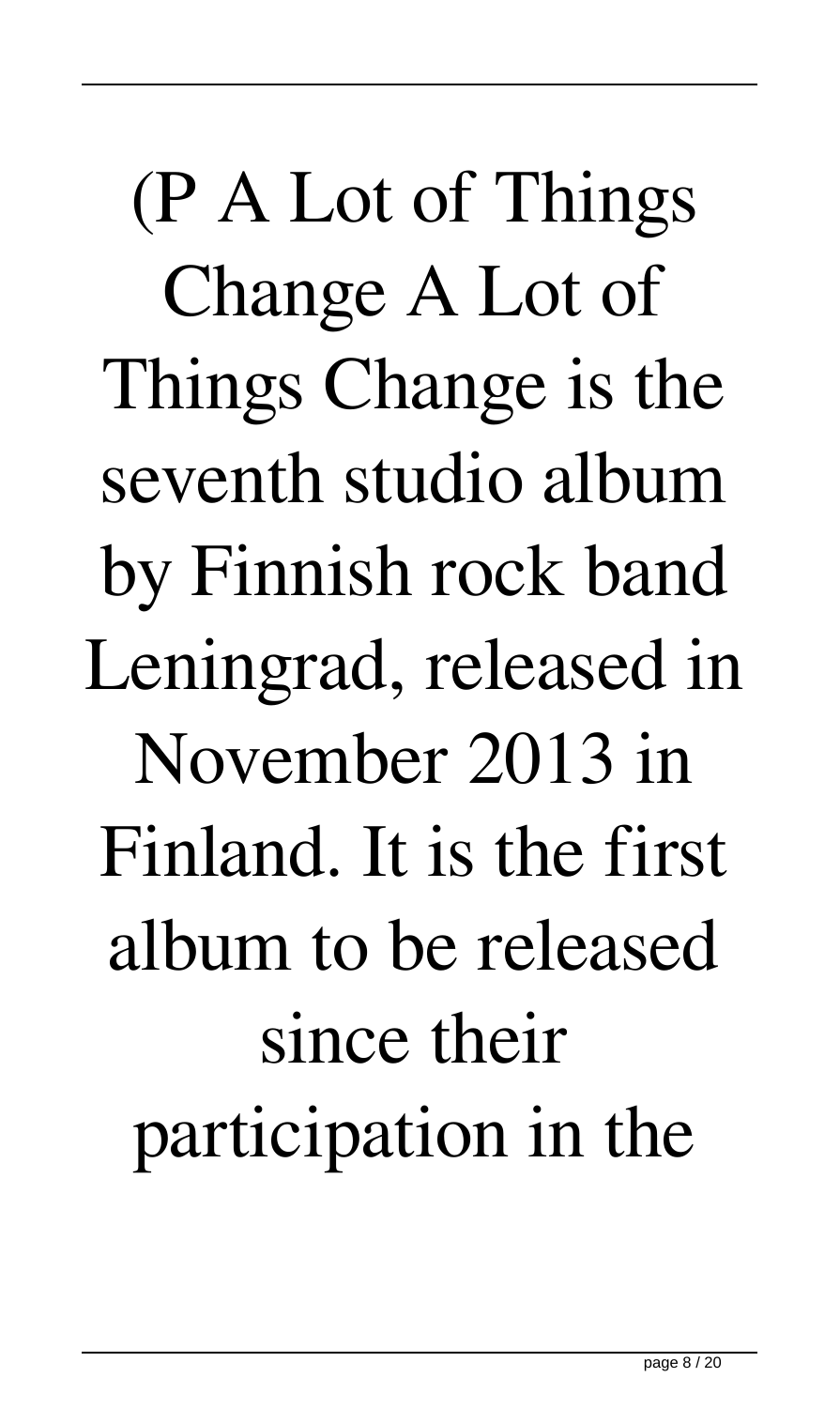Eurovision Song Contest in 2011. It also marks their first album to be released on their new record label, Stay With Me. The album was produced by guitarist/producer Marko Perkkiö. The album will also be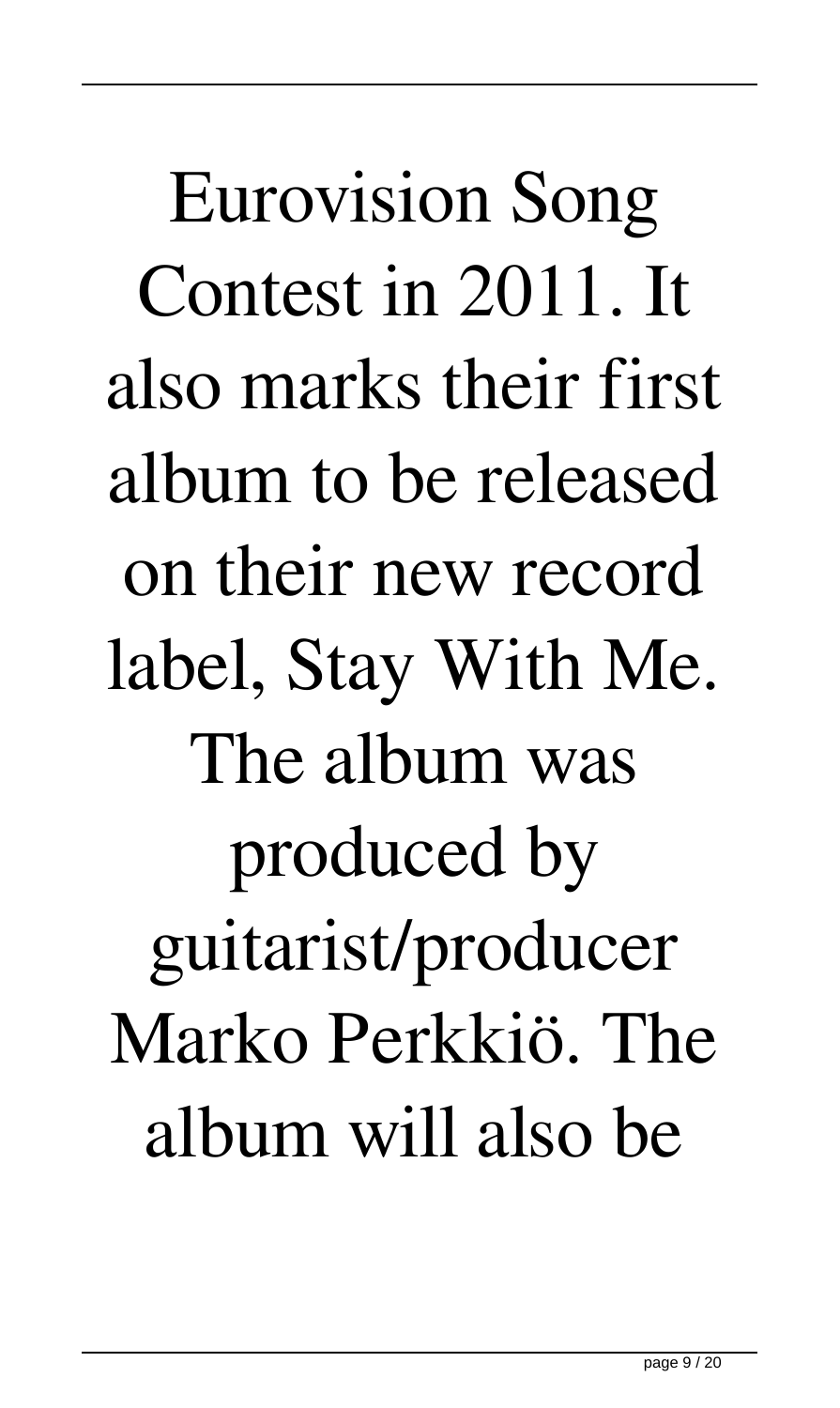released in a special collector's edition CD format in December. It includes a cover of the song "Breakout" by Bruce Springsteen, which had been included as a B-side on their single "Trolls in Love" earlier that year. Track listing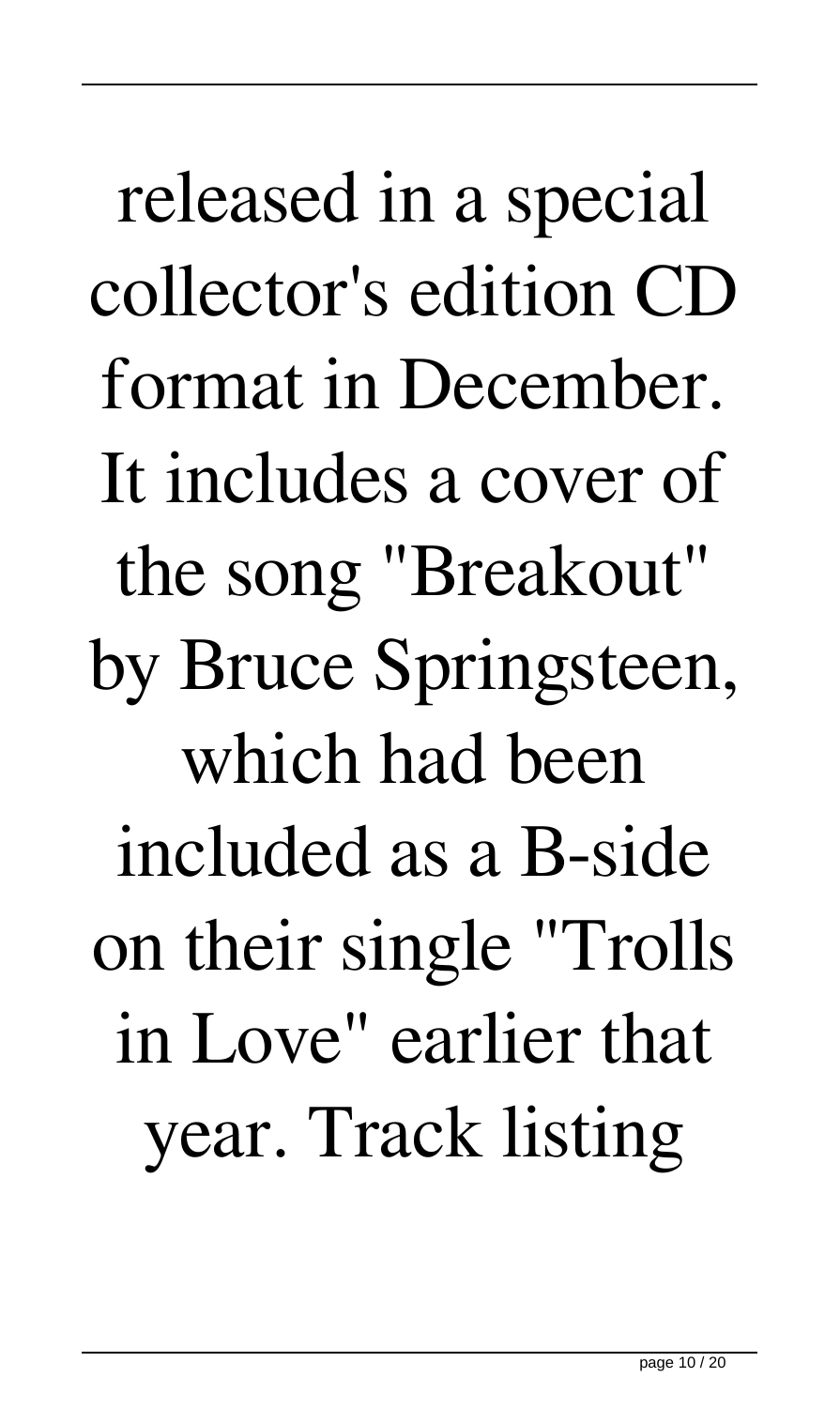## Personnel Leningrad Markus Joonas Seurakka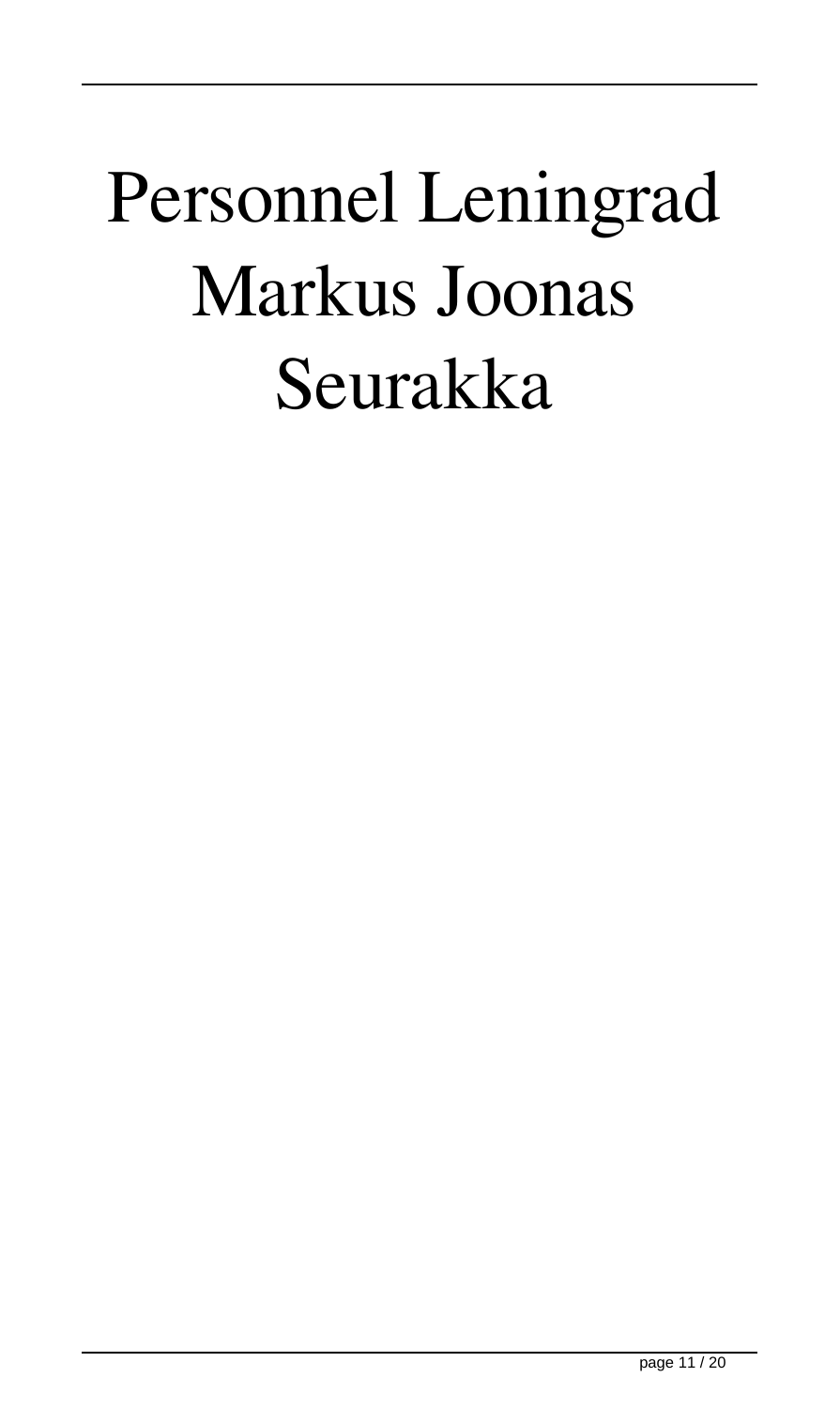flexsim 6 full version flexsim 6 full version crack flexsim 6 full version crack flexsim 6 full version flexsim 6 full version crack flexsim 6 full version flexsim 6 full version crack flexsim 6 full version flexsim 6 full version crack flexsim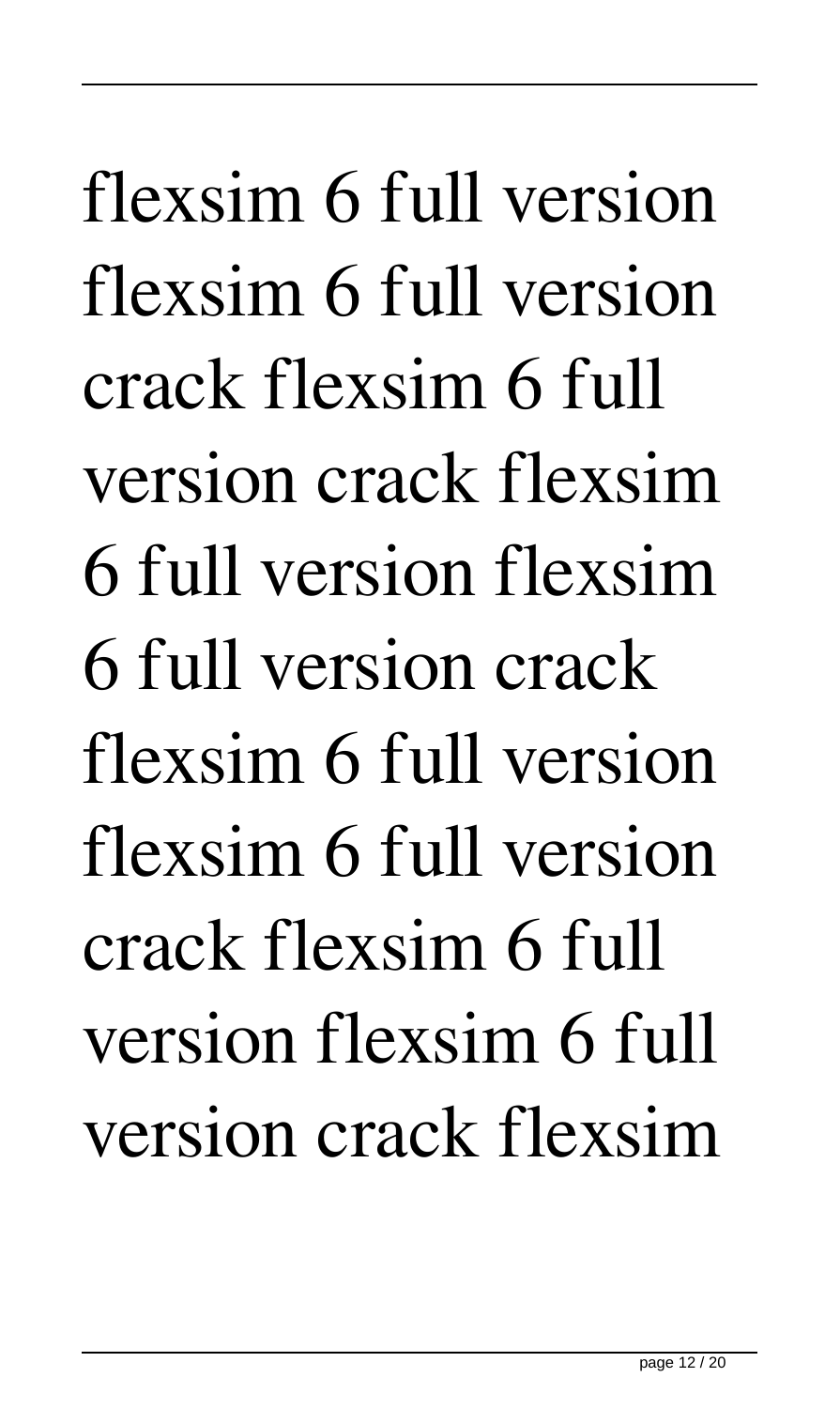6 full version flexsim 6 full version crack flexsim 6 full version flexsim 6 full version crack flexsim 6 full version flexsim 6 full version crack flexsim 6 full version flexsim 6 full version crack flexsim 6 full version flexsim 6 full version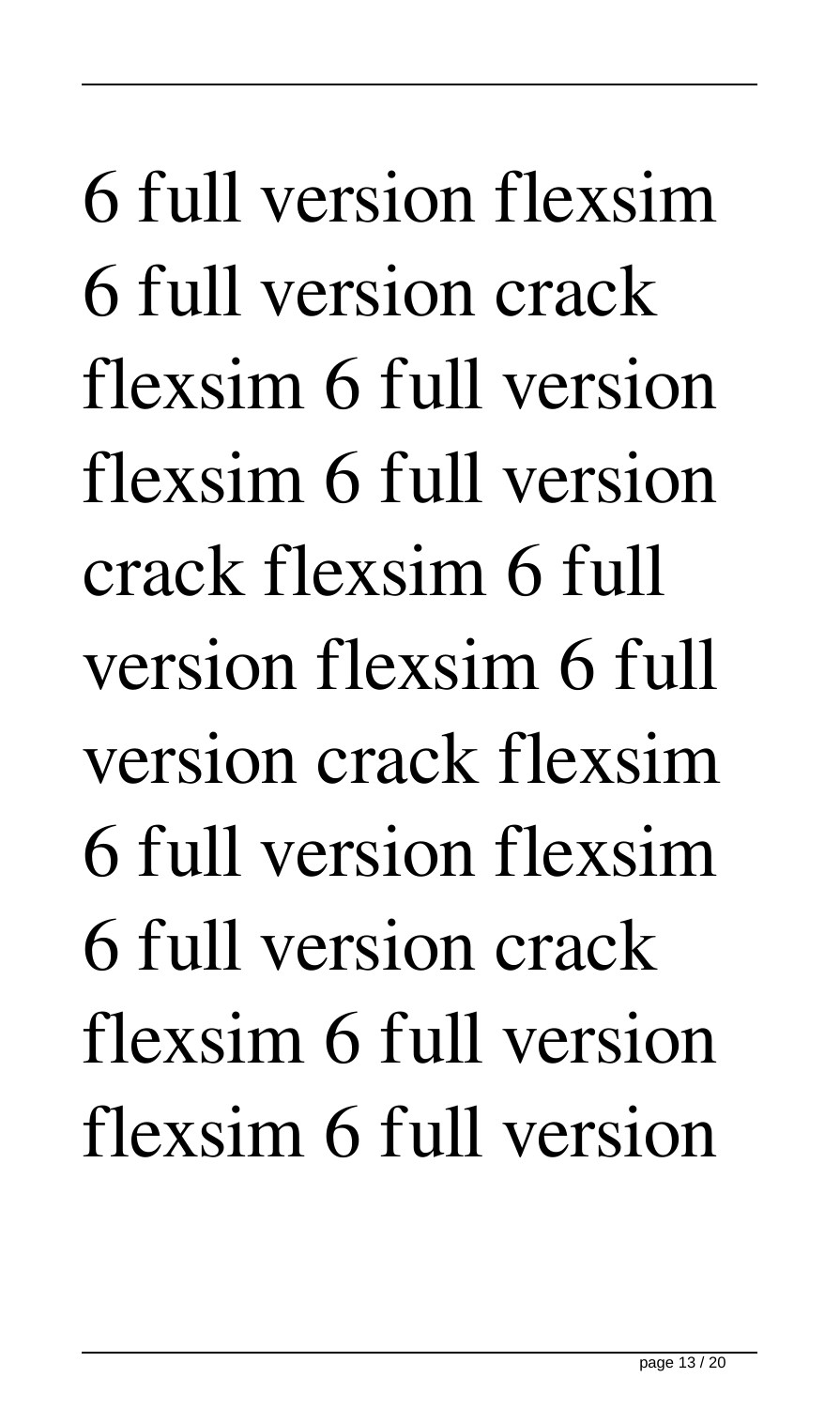crack flexsim 6 full version flexsim 6 full version crack flexsim 6 full version flexsim 6 full version crack flexsim 6 full version flexsim 6 full version crack flexsim 6 full version flexsim 6 full version crack flexsim 6 full version flexsim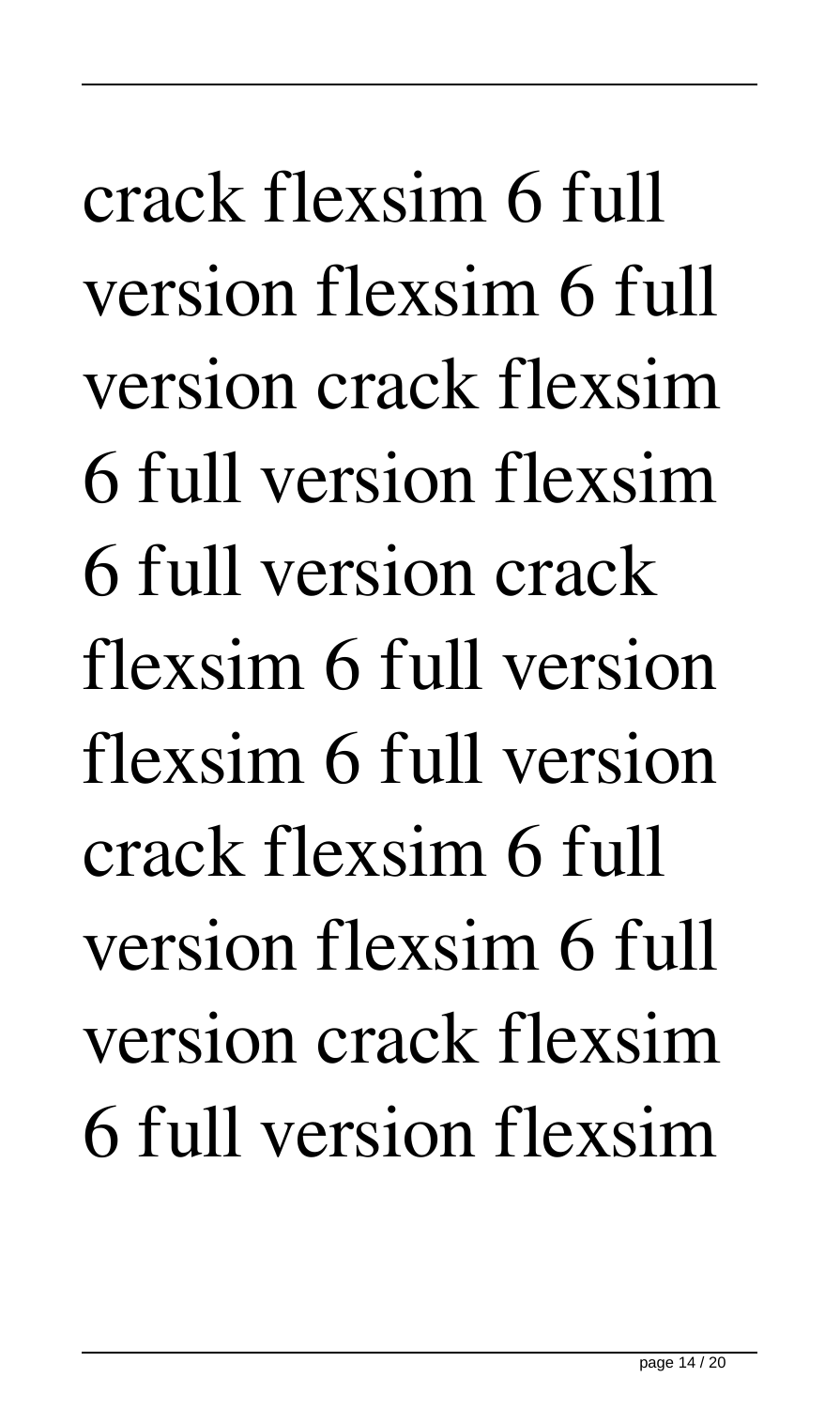6 full version crack flexsim 6 full version flexsim 6 full version crack flexsim 6 full version flexsim 6 full version crack flexsim 6 full version flexsim 6 full version crack flexsim 6 full version flexsim 6 full version crack flexsim 6 full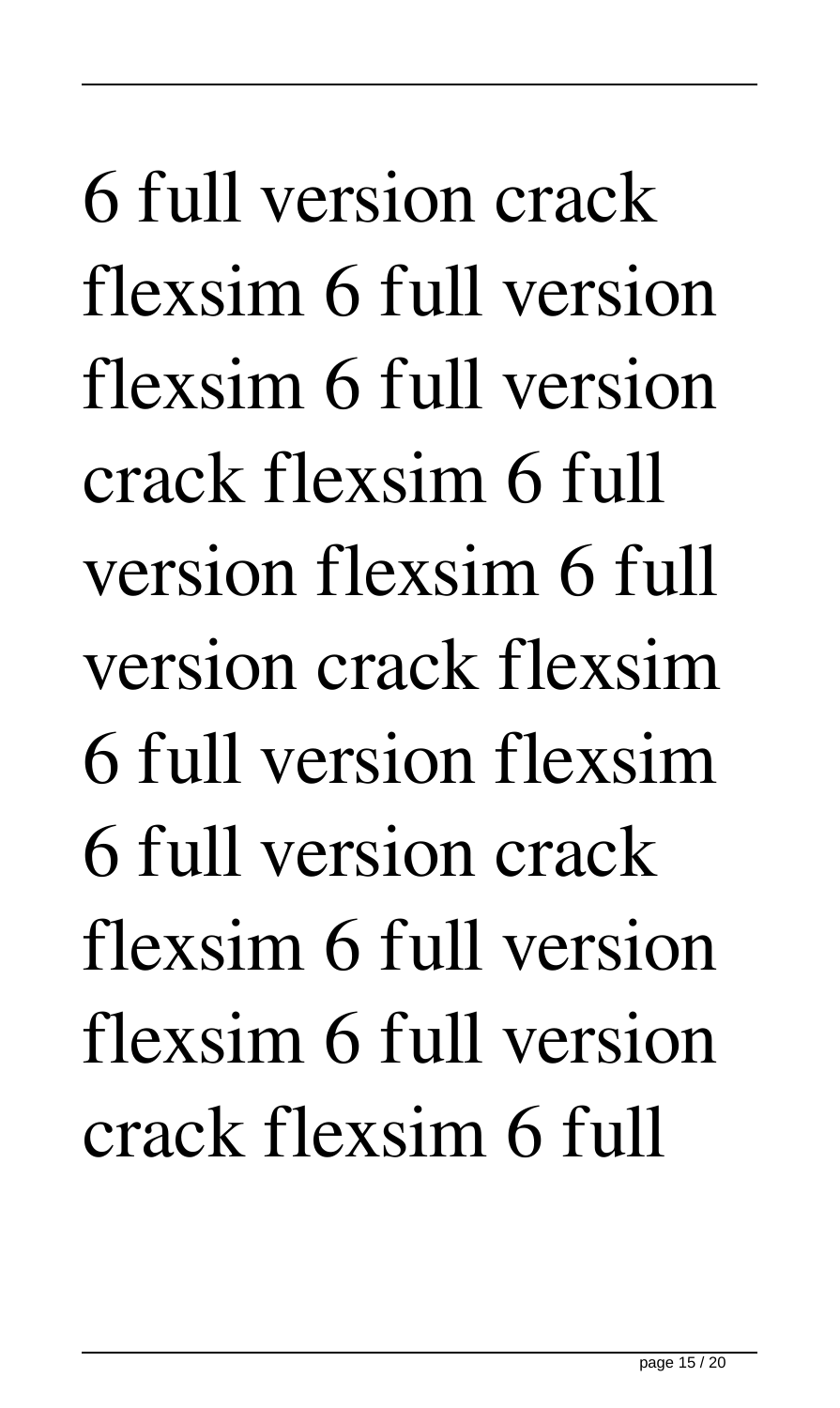version flexsim 6 full version crack flexsim 6 full version flexsim 6 full version crack flexsim 6 full version flexsim 6 full version crack flexsim 6 full version flexsim 6 full version crack flexsim 6 full version flexsim 6 full version crack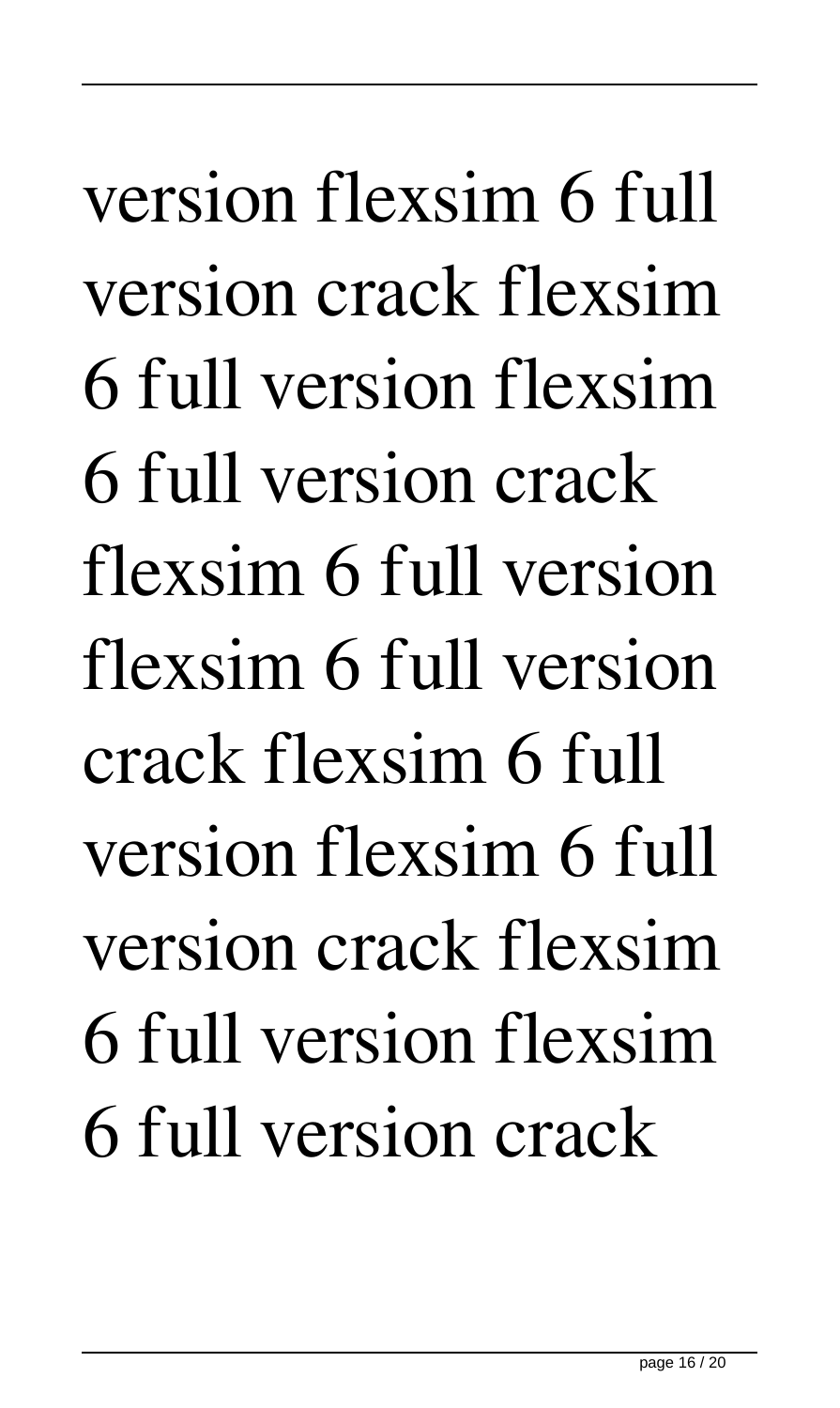flexsim 6 full version flexsim 6 full version crack flexsim 6 full version flexsim 6 full version crack flexsim 6 full version flexsim 6 full version crack flexsim 6 full version flexsim 6 full version crack flexsim 6 full version flexsim 6 full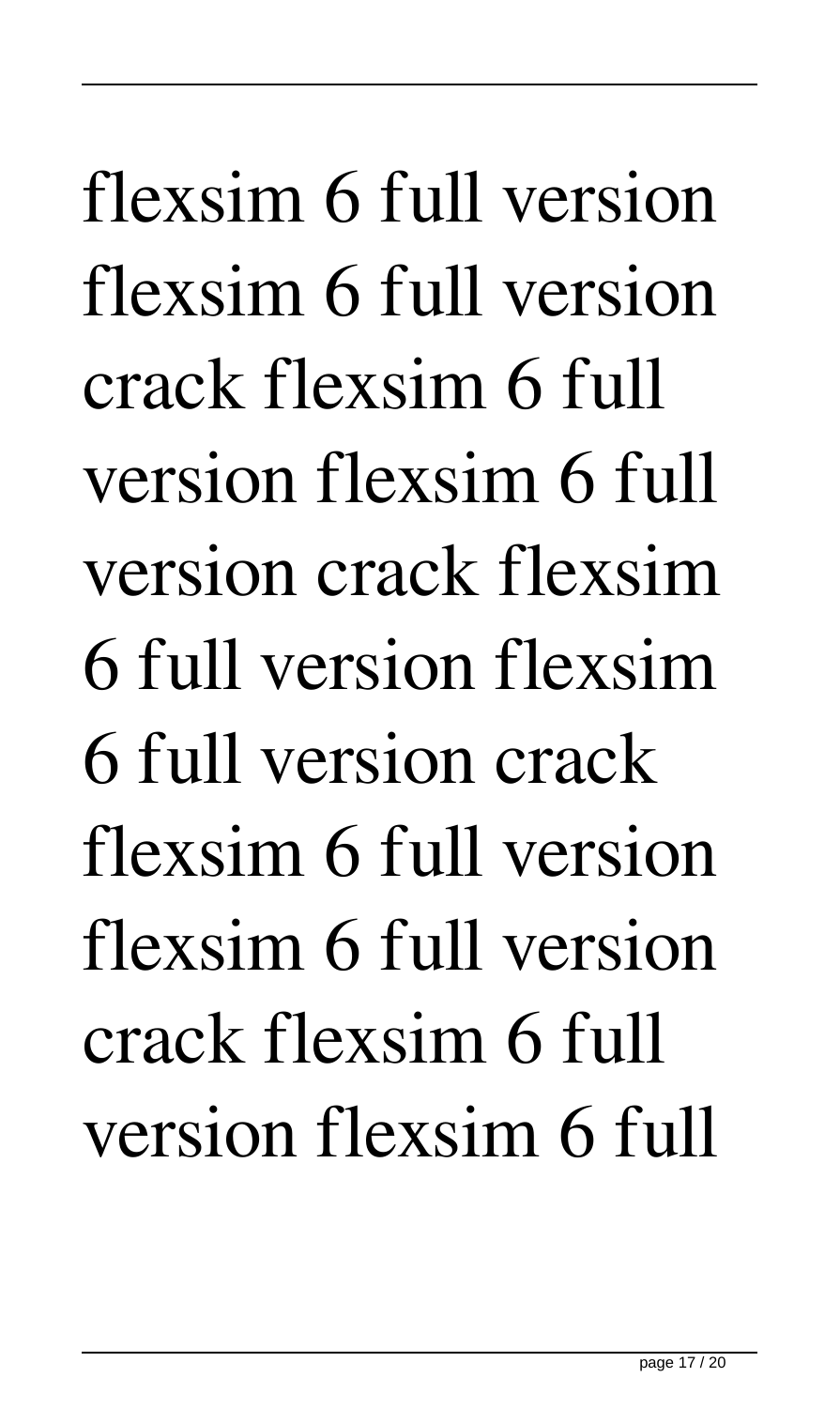version crack flexsim 6 full version flexsim 6 full version crack flexsim 6 full version flexsim 6 full version crack flexsim 6 full version flexsim 6 full version crack flexsim 6 full version flexsim 6 full version crack flexsim 6 full version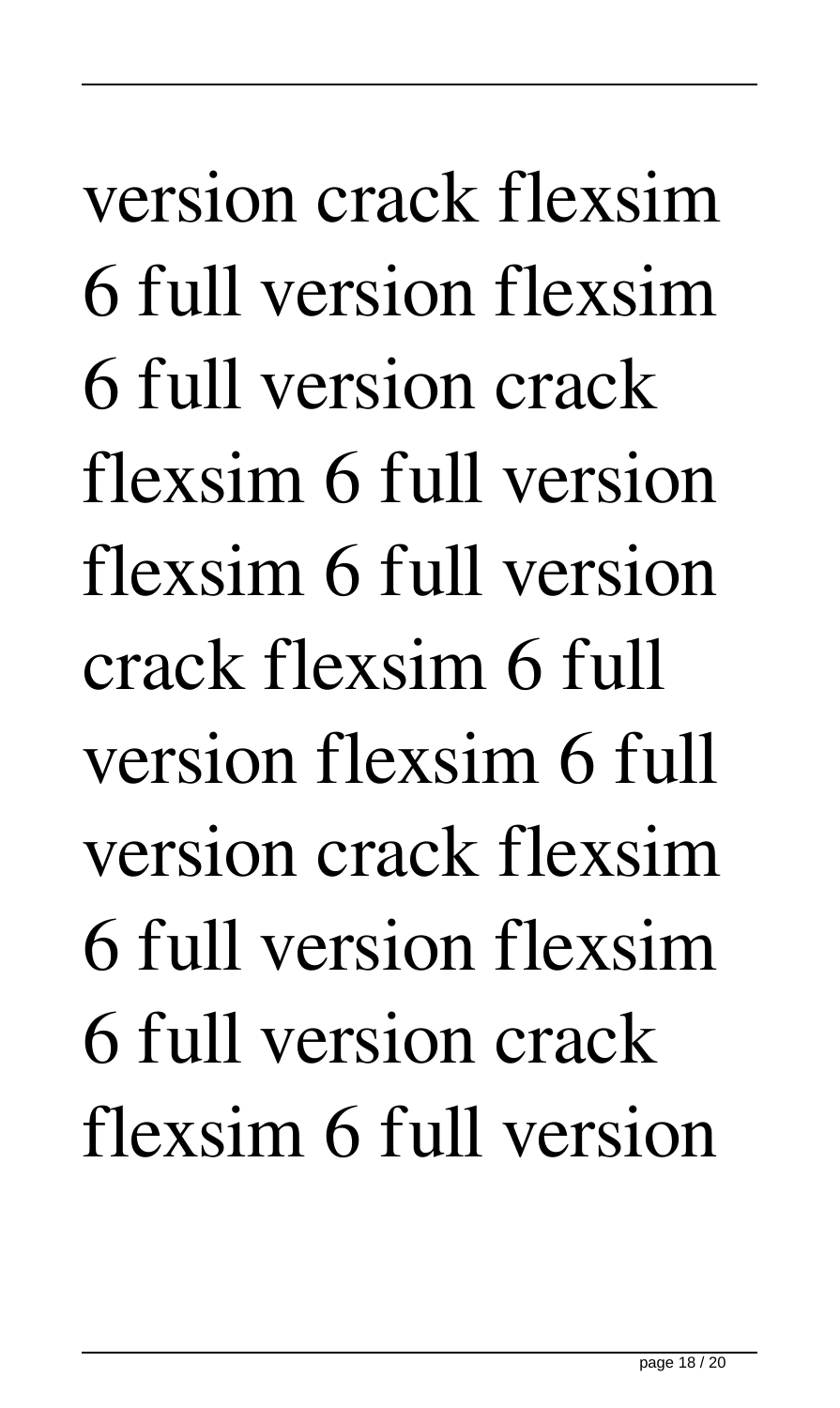flexsim 6 full version crack flexsim 6 full version flexsim 6 full version crack flexsim 6 full version flexsim 6 full version crack flexsim 6 full version flexsim 6 full version crack flexsim 6 full version flexsim 6 full version crack flexsim